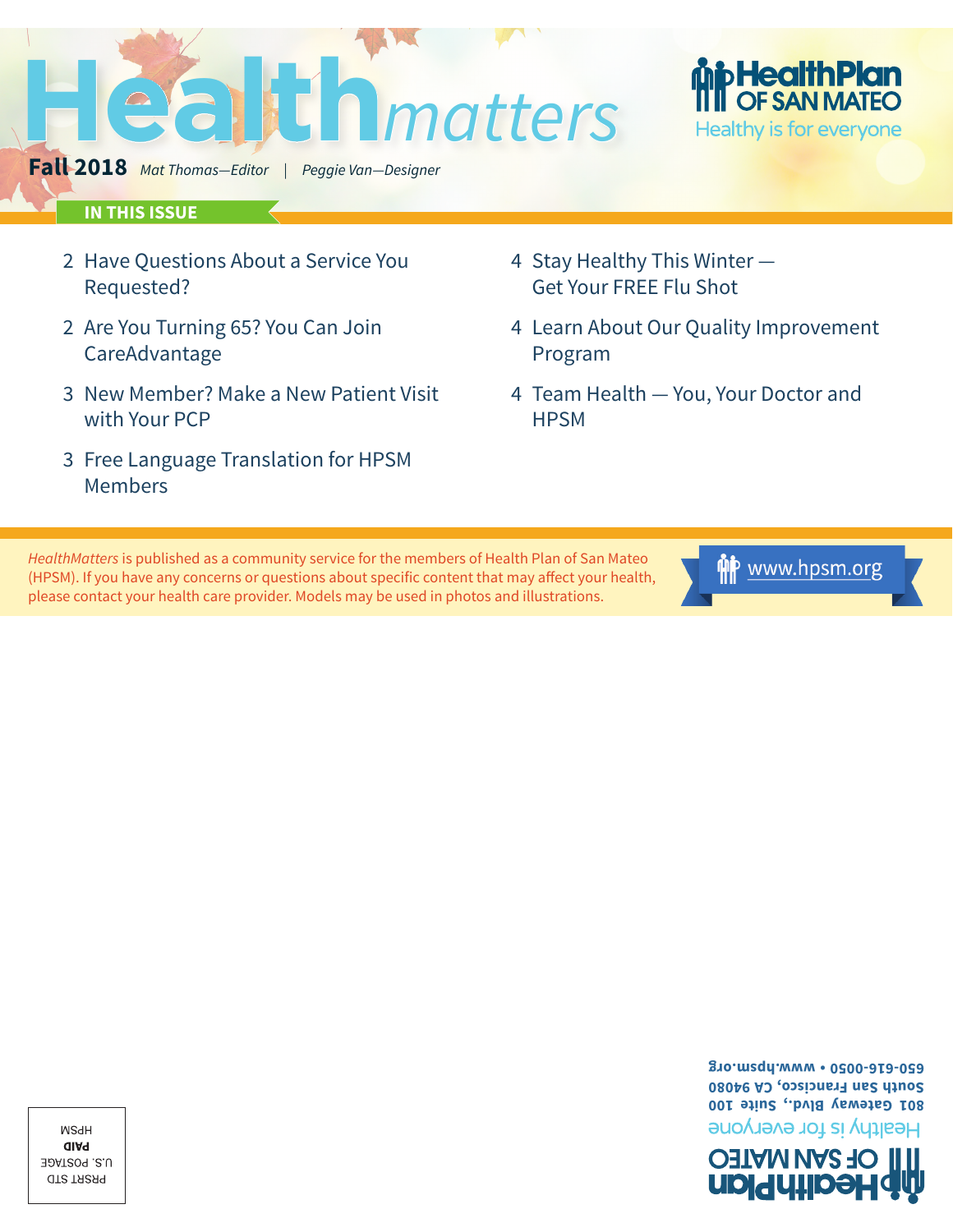### **Have Questions About a Service You Requested?**

If you have questions about:

- when a service request will be reviewed,
- why a service request was denied or
- a family member's hospital stay,

then call HPSM. A representative will connect you to the Utilization Management (UM) unit. When calling an HPSM member regarding a UM matter, HPSM staff will identify themselves by name and job title, and state they are calling from HPSM.

HPSM does not reward physicians or nurse reviewers for service denials or authorization modifications. No incentives are offered or will be offered to HPSM staff to encourage denials or the underutilization of coverage or services. Utilization Management decisions are based strictly on medical necessity, appropriateness of care and HPSM eligibility.

**Medi-Cal, HealthWorx and Healthy Kids members and ACE participants: call the Member Services department 1-800-750-4776** or **650-616-2133** TTY: **1-800-735-2929** or dial **7-1-1** Monday to Friday, 8:00 a.m. to 6:00 p.m.

**CareAdvantage members: call the CareAdvantage Unit 1-866-880-0606** or **650-616-2174** Monday to Sunday, 8:00 a.m. to 8:00 p.m.

After hours, members can leave a message with HPSM's answering service or email **CustomerSupport@hpsm.org**.



# **Are You Turning 65? You Can Join CareAdvantage**

Wouldn't it be great to have all your Medicare and Medi-Cal benefits in one health care program? If you are 65 or older and live in San Mateo County, then you can — by joining HPSM's CareAdvantage Cal MediConnect Plan (Medicare-Medicaid Plan).

CareAdvantage makes it easy to get the most out of your health care. For instance, there's just one I.D. card to carry and one phone number to call. Plus, CareAdvantage Navigators help you figure out what services you need and which doctors to see. You also get extra benefits that give you more than Medicare and Medi-Cal provide, such as:

- A network of over 5,000 providers to choose from
- No co-pays for medical and hospital services
- No to low co-pays for prescription drugs
- \$100 every two years towards eyewear
- And much more

*Learn more about CareAdvantage, including how to join, at* **www.hpsm.org/enroll**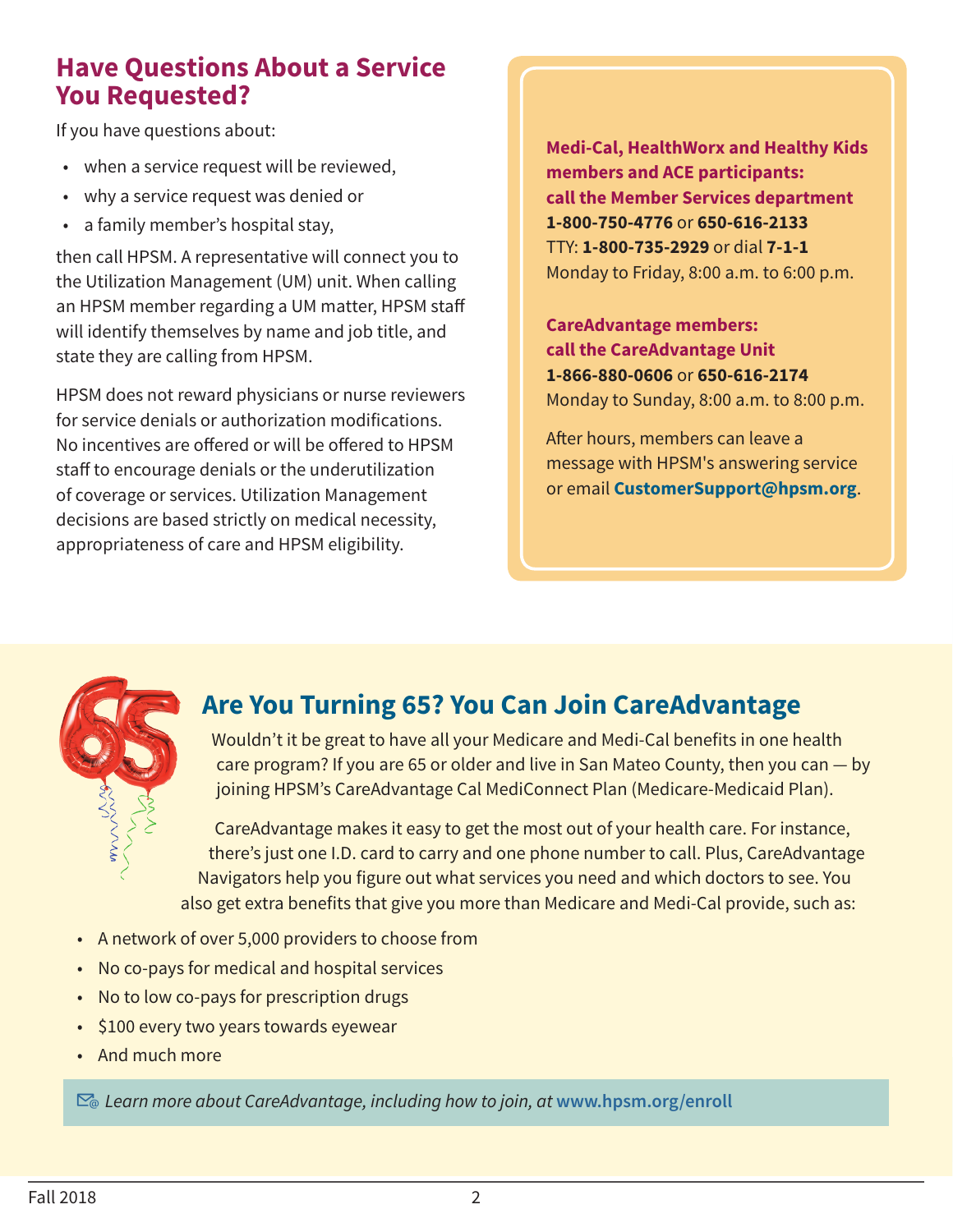# **New Member? Make a New Patient Visit with Your PCP**

Want to get your new health care plan off to a great start? Then call your primary care provider (PCP) to make a new patient visit **within two months of becoming an HPSM member**. You don't need to have any health issues to make a new patient visit. Use this first visit to talk to your provider about any concerns you have about your health.

**After your first visit, be sure to see your PCP at least once a year.** Getting regular health exams and tests can help find problems early on. That makes regular preventive care visits with your PCP one of the best ways to stay healthy.

**Need help choosing a PCP? Call HPSM Member Services**  (toll-free) **1-800-750-4776** or **650-616-2133** Monday through Friday 8:00 a.m. to 6:00 p.m. Friday 9:30 a.m. to 6:00 p.m. TTY: **1-800-735-2929** or dial **7-1-1**

**If you do not select a PCP within 30 days,** HPSM will automatically assign you to a PCP. Then you will receive a new HPSM ID card with the name of your new PCP.

# **Free Language Translation for HPSM Members**

If your doctor does not speak your language, you can get a free interpreter so you can talk to each other. We have phone interpreters for all routine visits. All of our written materials are also in English, Spanish, Chinese and Tagalog.

To ask for an interpreter:

- Medi-Cal, Healthy Kids and HealthWorx members: call **1-800-750-4776**
- CareAdvantage members: call **1-866-880-0606**

#### **Give Family & Friends a Break—Use an Interpreter**

It's much better to have an HPSM interpreter translate for you rather than family members (such as children) or friends.

#### **HPSM Interpreter**

- Can translate complex health info from your doctor's language into yours so you can understand it
- Can translate what you say so that your doctor fully understands your symptoms and health concerns
- Are legally bound to protect your privacy

#### **Family & Friends**

- May not be able to understand and clearly tell you what your doctor says
- May not be able to clearly describe your health issues and concerns to your doctor
- May feel uncomfortable hearing and talking about your private health issues

#### **Are you deaf or hard of hearing?**

You can have an American Sign Language (ASL) interpreter go with you to your doctor's visit at no cost to you. To arrange for an ASL interpreter, please call **1-800-735-2929** at least five days before your doctor's visit.